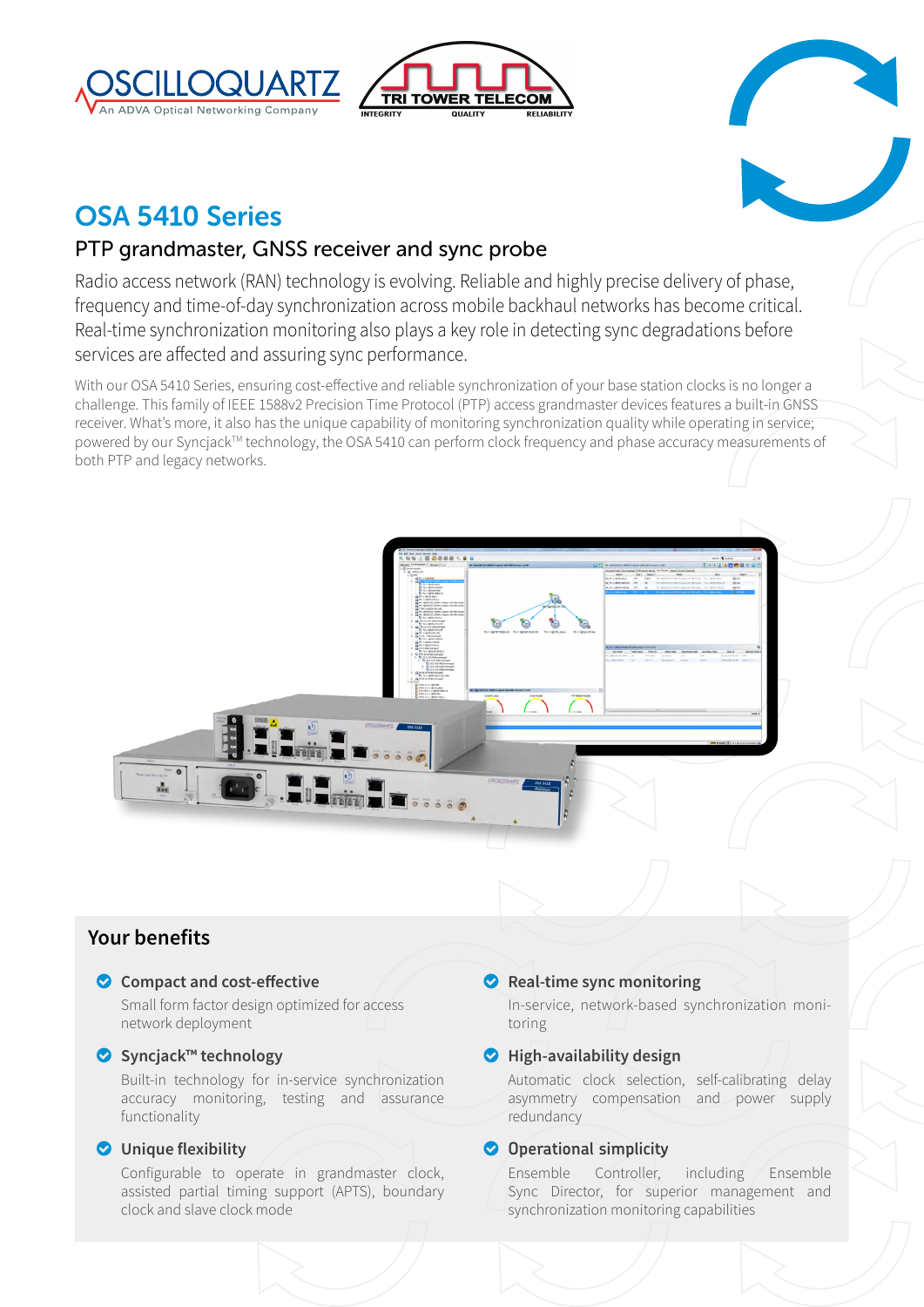#### **OSA 5410**

- High-quality OCXO
- Integrated PSU (AC/DC)
- 1RU 19" half-width chassis, ETSI compliant
- Cost-effective PTP GM, BC, slave and sync probe

#### **Built-in GNSS receiver**

- Software configurable
- y GPS/GLONASS/BEIDOU/ GALILEO
- GPS+GLONASS
- GPS+BEIDOU
- GPS+GALILEO

#### **OSA 5411**

- Quartz, high-quality quartz or rubidium
- Hot-swappable redundant PSU (AC/DC)
- 1RU 19" chassis, ETSI compliant

- ITU-T G.8265.1 frequency delivery profile
- ITU-T G.8275.1 (full timing support) and ITU-T G.8275.2 profiles (APTS)
- PTP enterprise profile
- Default profiles over Ethernet and IP multicast

#### **Main applications**

- 1588v2 PTP grandmaster, boundary and slave clock, and APTS clock
- GNSS receiver and PRTC
- Synchronization signal conversion
- Sync probe Syncjack™ monitoring and assurance

#### **PTP operation modes Syncjack™ technology**

- Frequency and phase accuracy measurements
- TE, TIE and MTIE calculation
- PTP message transport analysis
- PTP network analysis

## **Applications in your network**

#### **Radio access network synchronization and in-service sync probing**

- Assured synchronization of LTE-TDD, LTE-Advanced and 5G radio base stations
- PTP slave capable of translating between PTP and Sync-E/BITS/CLK/PPS outputs
- Sync probing In-service, network-based monitoring, testing and assurance that macro and small cell radio base station clocks are precisely tracking their master
- Time as a service into data center, financial, health and media networks



For more information please visit us at www.tritowertelecom.com/adva To request a free consultation call 585-617-5060 or email info@tritowertelecom.com

Product specifications are subject to change without notice or obligation

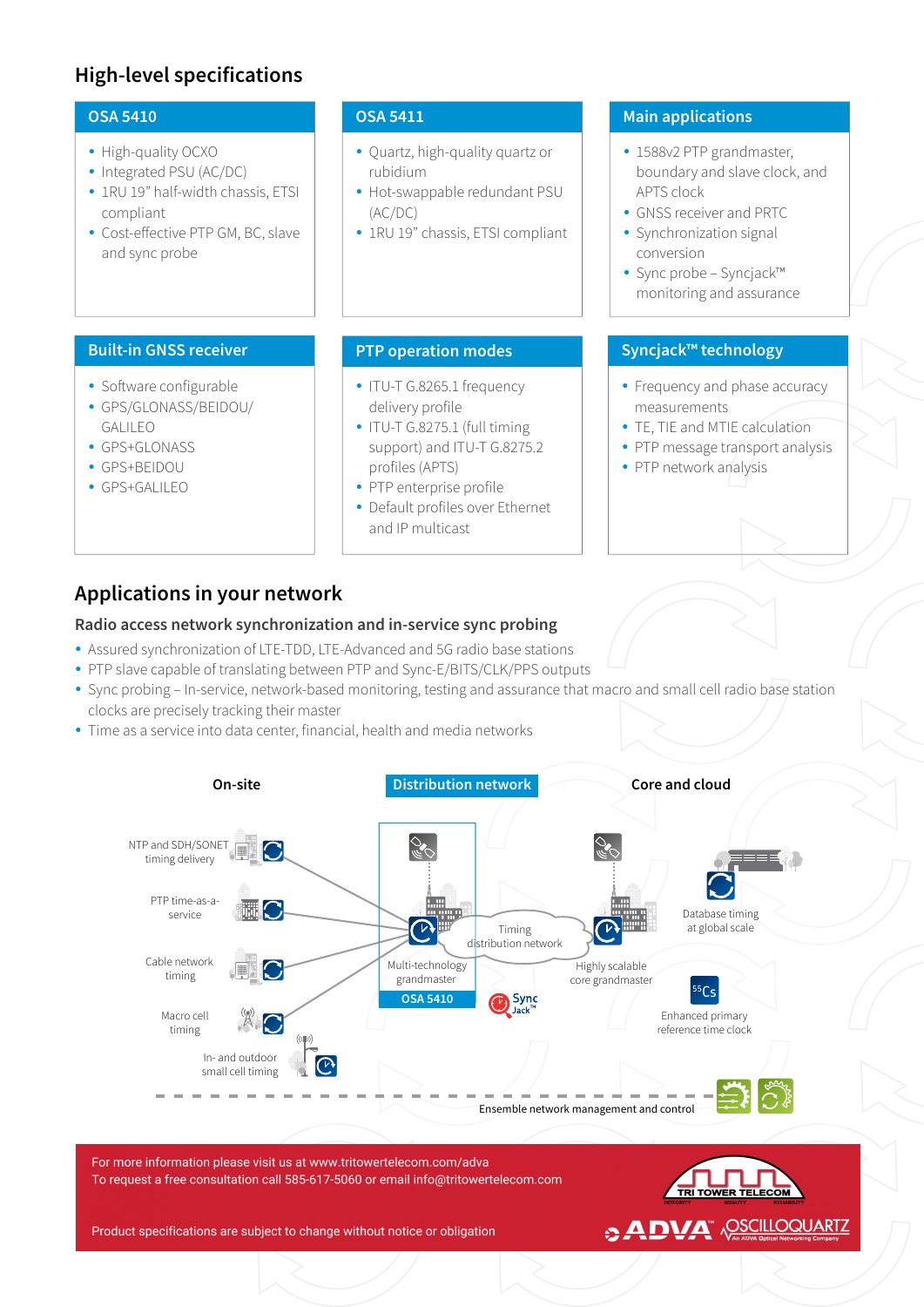#### **Product variants**

|             | OSA 5410 Ouartz <sup>1</sup> | OSA 5411 Ouartz <sup>2</sup>                          | <b>OSA 5411 Quartz HO++3</b>              | OSA 5411 Rubidium <sup>4</sup>            |  |
|-------------|------------------------------|-------------------------------------------------------|-------------------------------------------|-------------------------------------------|--|
|             | <b><i><u>Onana </u></i></b>  | $\blacksquare$ $\blacksquare$ . Hence, $\blacksquare$ |                                           | <b>D. D. Banderman</b>                    |  |
| Clock       | OCXO                         | OCXO                                                  | High-quality DOCXO                        | <b>Rubidium</b>                           |  |
| <b>Size</b> | 1RU, half-width              | 1RU 19" chassis                                       | 1RU 19" chassis                           | 1RU 19" chassis                           |  |
| <b>PSU</b>  | Integrated PSU<br>(AC/DC)    | Hot-swappable<br>redundant PSU<br>(AC/DC)             | Hot-swappable<br>redundant PSU<br>(AC/DC) | Hot-swappable<br>redundant PSU<br>(AC/DC) |  |

#### **Main applications**

- 1588v2 PTP Grandmaster Clock (up to 64 PTP clients)
- 1588v2 PTP Boundary Clock (up to 64 PTP clients)
- 1588v2 APTS Clock (Assisted Partial Timing Support Clock)
- 1588v2 PTP Slave Clock
- GNSS Receiver and PRTC
- Synchronization signal conversion
- Sync Probe Syncjack™ monitoring and assurance

#### **Synchronization interfaces**

- y Synchronous Ethernet ITU-T G.8261/G.8262/G.8264
- 1 x BITS-in and 1 x BITS-out (2.048MHz, E1 or T1)
- 1 x 1PPS in/out and 1 x 1PPS in
- 1 x Time-of-day (ToD) + 1PPS in/out
- 1 x CLK 10MHz in/out and 1 x CLK 10MHz in
- Antenna input for embedded GNSS receiver

#### **Ethernet interfaces**

• Two combo 10/100/1000BaseT or 100/1000BaseX (SFP) ports

#### **Synchronous Ethernet (SyncE)**

- Support on all Ethernet interfaces in fiber and copper modes
- Compliant to the relevant sections of ITU-T G.8261/ G.8262/G.8264
- Ethernet synchronization message channel (ESMC)
- SyncE for time holdover during GNSS outage

#### **BITS**

- 1 x BITS input over shielded RJ-48
- 1 x BITS output over shielded RJ-48
- User-configurable: E1, T1, 2.048MHz
- G.823/G.824 sync interface compliant
- Synchronization status message (SSM)
- BITS input for frequency input or output (Sync-E Tx, 10M out)
- BITS input for time holdover during GNSS outage
- Output squelch option
- SSU filtering option

#### **1PPS in/out, 1PPS In**

- $\cdot$  1 x 1PPS input
- 1 x 1PPS input/output (user configurable)
- User configurable input and output delay compensation
- Mini SMB-M connector (50 Ohms)
- Output squelch option

#### **Time-of-day (ToD) output**

- G.8271 compliant
- ToD format NMEA 0183 (\$GPZDA sentence) and CCSA
- RS422 over shielded RJ-45
- Output squelch option

#### **CLK in/out, CLK In**

- 1x CLK 10MHz input
- 1x CLK 10MHz input/output (user configurable)
- Mini SMB-M connector (50 Ohms)
- Output squelch option

#### **GNSS receiver**

- Multi-constellation GNSS (GPS, GLONASS, GALILEO and BEIDOU) L1 32 channels receiver
- User configurable antenna cable delay compensation
- Software configurable mode of operation
	- − GPS (1575.42 MHz)
	- − GLONASS (1601.5 MHz)
	- − BEIDOU (1561MHz)
	- − Combined GPS + GLONASS
	- − Combined GPS + BEIDOU
- Voltage to antenna +5VDC
- Antenna connector SMA-F (50 Ohms)





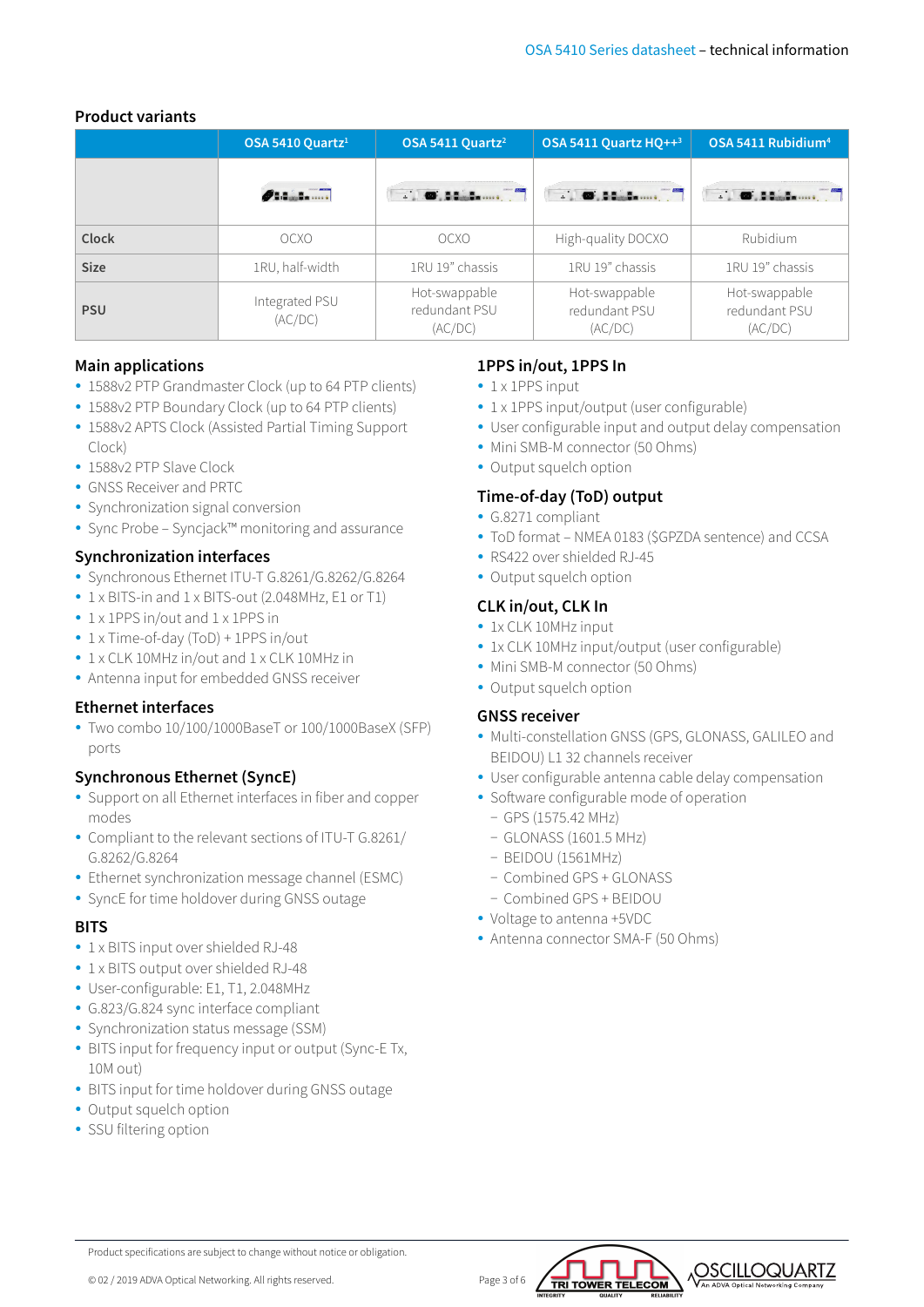#### **Holdover performance**

|                 | <b>Clock</b>                                  | Aging/Day<br>(after 30 days)                               | <b>Temperature</b><br>stability |  |
|-----------------|-----------------------------------------------|------------------------------------------------------------|---------------------------------|--|
| Quartz          | High-quality OCXO<br>Stratum 3/G.812 Type III | $+5 \times 10^{-10}$                                       | $\pm 50 \times 10^{-10}$        |  |
| Quartz HQ++     | <b>DOCXO</b><br>Stratum 2/G.812 Type II       | $\pm$ 5 x 10 <sup>-11</sup> / $\pm$ 1 x 10 <sup>-11*</sup> | $\pm$ 1 x 10 <sup>-11*</sup>    |  |
| <b>Rubidium</b> | Rubidium<br>Stratum 2/G.812 Type II           | $+5 \times 10^{-12}$                                       | $+2 \times 10^{-10}$            |  |

*\* Note: Effective daily aging for the next following three days after device has been powered for one month and locked to GPS for three days.*

|                 | 400nsec  | 1.1usec    | 1.5usec | <b>5usec</b> | 10usec   | 16ppb        |
|-----------------|----------|------------|---------|--------------|----------|--------------|
| Quartz          | 2 hours  | 4 hours    | 5 hours | 8 hours      | 14 hours | 1 month      |
| Quartz HQ++     | 15 hours | $1.3$ days | 2 days  | 4 days       | 6 days   | $>1.5$ years |
| <b>Rubidium</b> | 15 hours | $1.3$ days | 2 days  | 4 days       | 6 days   | >5 years     |

*Note: The above are approximated values assuming constant temperature, no initial phase and frequency error, after OSA 541X has been powered for one month and locked to GPS for 72 hours*

#### **Sync signal conversion**

|                 | <b>SyncE Tx</b> | <b>BITS OUT</b> | <b>CLK OUT</b><br>(10MHz) | <b>PTP</b>   | <b>1PPS OUT</b> | <b>ToD</b>   |
|-----------------|-----------------|-----------------|---------------------------|--------------|-----------------|--------------|
| GPS/GNSS        | $\checkmark$    | $\checkmark$    | $\checkmark$              | $\checkmark$ | $\checkmark$    | $\checkmark$ |
| <b>SyncE Rx</b> | $\checkmark$    | $\checkmark$    | $\checkmark$              | $\checkmark$ | freq            | n/a          |
| <b>BITS IN</b>  | $\checkmark$    | $\checkmark$    | $\checkmark$              | $\checkmark$ | freq            | n/a          |
| CLK IN (10MHz)  | $\checkmark$    | $\checkmark$    | $\checkmark$              | $\checkmark$ | freq            | n/a          |
| <b>PPS IN</b>   | $\checkmark$    | $\checkmark$    | $\checkmark$              | $\checkmark$ | $\checkmark$    | $\checkmark$ |
| PTP             | $\checkmark$    | $\checkmark$    | $\checkmark$              | $\checkmark$ | $\checkmark$    | $\checkmark$ |

#### **GM/PRTC frequency and time accuracy**

- While locked to GNSS:
	- − Phase & time G.8272 phase accuracy (±100nsec from UTC)
	- − Frequency G.811 frequency accuracy

#### **Syncjack™ monitoring and assurance tools**

- Clock accuracy for up to two clock probes computing TE, TIE and MTIE of physical clocks
	- − Calculation of maximum, constant and dynamic TE, TIE and MTIE between physical source and reference signals
	- − Programmable source and reference signals including SyncE, BITS, 1PPS, GNSS and 10MHz
	- − MTIE mask and Time Error threshold alarms based on SNMP traps
- Clock analysis for up to four PTP clock probes packet TE, TIE and MTIE
	- − Calculation of packet maximum, constant and dynamic TE, TIE and MTIE between physical reference signal and

timestamps within the PTP packets

- − Support for active and passive probe mode
- − Programmable reference signals including SyncE, BITS, 1PPS, GNSS and 10MHz
- − MTIE mask and time error threshold alarms based on SNMP traps
- − PTP network analysis including PTP network probe
- − Packet delay and packet delay variation performance statistics
- − Delay asymmetry
- − Network usability statistics (FPP based on G.8261.1)
- − Packet loss statistics
- − Programmable reference signals including SyncE, BITS, 1PPS, GNSS and 10MHz
- − Enhanced sync assurance statistics, performance monitoring (15min & 24h), threshold crossing alarm (TCA) and SNMP traps



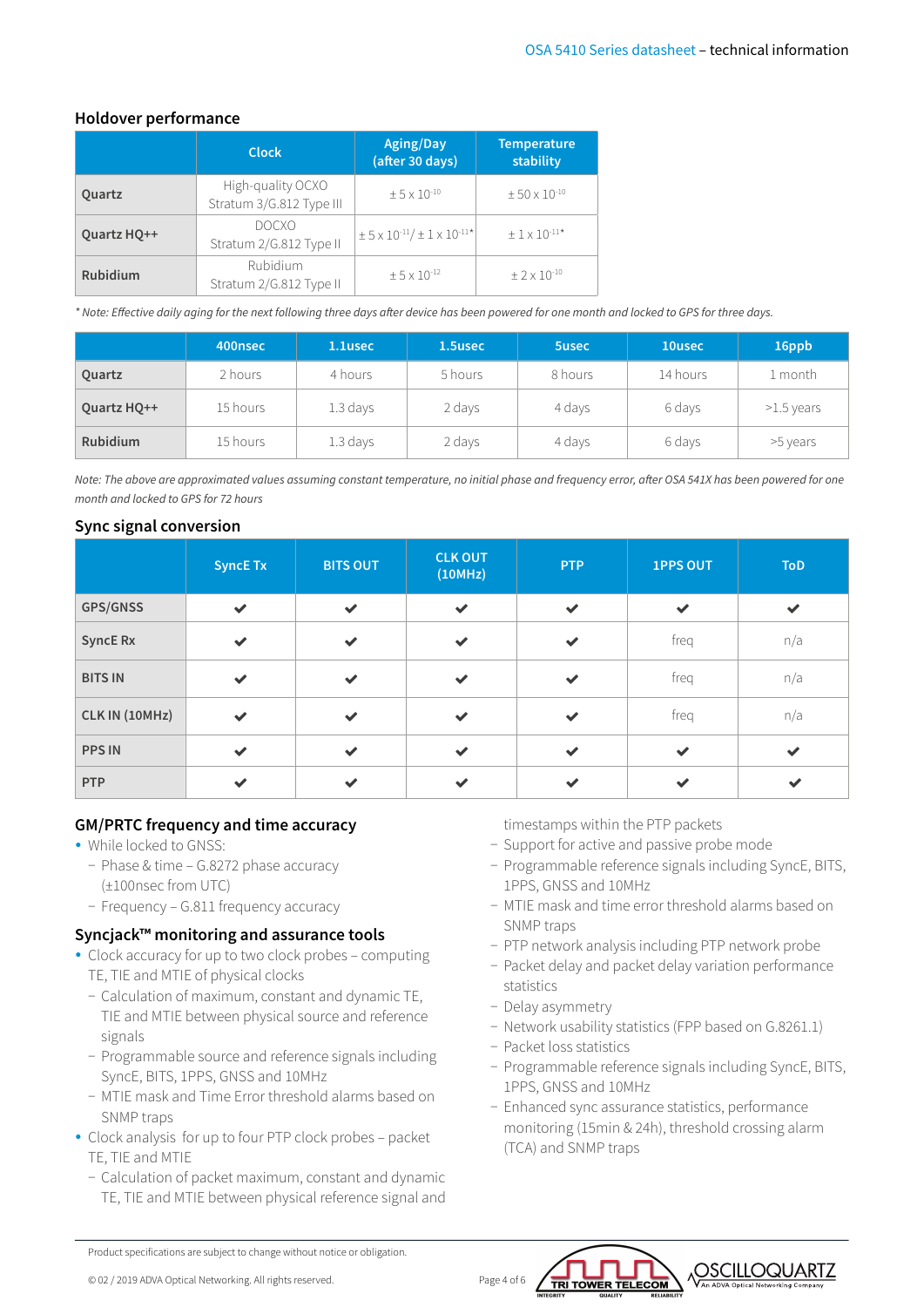#### **PTP networking features**

- PTP profiles support:
	- − ITU-T G.8265.1 frequency delivery profile (IP unicast)
	- − ITU-T G.8275.1 time/phase delivery profile (Full Timing Support - Ethernet multicast)
	- − ITU-T G.8275.2 time/phase delivery profile (Assisted Partial Timing Support - IP unicast)
	- − PTP Enterprise profile (Mixed Multicast and Unicast over IP)
	- − IEEE 1588 2008 PTP default profile over IP multicast
- − IEEE 1588 2008 PTP default profile over Ethernet multicast (Annex F)
- Up to 4 Master/BC IP addresses
- Up to 4 VLANs (IEEE 802.1Q customer-tagged) and stacked VLANs
- Support for multiple profiles simultaneously
- Support PTP (TAI) and arbitrary (ARB) timescales
- Support master and slave on any port simultaneously
- Up to three stacked VLANs per flow (Q-in-Q service provider tagged)
- ICMP/DSCP/TOS
- Static routes configuration of default getaways
- Enhanced PTP GM/BC/slave statistics, performance monitoring (15min & 24h), threshold crossing alarm (TCA) and SNMP traps

#### **Low-touch provisioning**

- Text-based configuration files
- FTP/SFTP/SCP for configuration file copy
- Remote software upgrade

#### **Management and security**

#### **Local management**

• Serial connector (RS232 over RJ45) using CLI

#### **Remote management**

- Local LAN port (10/100BaseT over RJ45) using CLI, SNMP and Web GUI interfaces
- Support for IPv4 and IPv6
- 3G/LTE USB interface
- Maintains in-band VLAN and MAC-based management tunnels
- Supported by Ensemble Suite Controller, including Ensemble Sync Director

#### **Management protocols**

• Telnet, SSH (v1/v2), HTTP/HTTPS, SNMP (v1/v2c/v3), ICMP

#### **Secure administration**

- Configuration database backup and restore
- System software download via FTP, HTTPS, SFTP or SCP (dual flash banks)
- Remote authentication via RADIUS/TACACS+
- SNMPv3 with authentication and encryption
- Access control list (ACL)

#### **IP routing**

- DHCP, RIPv2 and static routes, ARP cache access control
- IPv6 NDP address resolution
- RIPng for IPv6

#### **System logging**

- Syslog, alarm log, audit log and security log
- User configurable time zone & day light saving time
- Configurable system timing source Local/NTP/PTP/ PRTC (GNSS)

#### **Regulatory and standards compliance**

- y ITU-T G.8261, G.8262, G.8264, G.703, G.781, G.812
- ITU-T G.8272, G.8273.2
- y ITU-T G.8265.1, G.8275.1, G.8275.2
- y IEEE 1588v2 (PTP), 802.1Q (VLAN), 802.1ad, 802.1p (Priority)
- RFC 2863 (IF-MIB), RFC 2865 (RADIUS), RFC 2819 (RMON)
- y Power: ETSI 300 132-2, BTNR2511, ETS 300-019, ETS 300- 019-2-[1,2,3], ANSI C84.1-1989
- Safety: EN 60950-1, 21CFR1040.10, EN 60825
- y EMI: EN 55022 2010 Class A, EN 61000-3-2-2006, EN 61000-3-3 2008, EN 300 386 v1.6.1 2012, FCC 47FR Part 15 2014 Class A, ICES-002 2012 Class A
- RoHS compliance

#### **Power supply**

- Integrated PSU<sup>1</sup>: 110/240 VAC, -48 to -72VDC or +24 to +30VDC
- Hot swappable, modular AC-PSU<sup>2,3,4</sup>: 110 to 240VAC (47 to 63Hz) with over-voltage and over-current protection
- Hot swappable, modular DC-PSU<sup>2,3,4</sup>: -48 to -72VDC or +24 to +30VDC with over-voltage and over-current protection
- Power consumption:
	- − 13W (typical), 19.5W (max)1,2
	- − 22W (typical), 27W (max)3
	- − 25W (typical), 30W (max)4